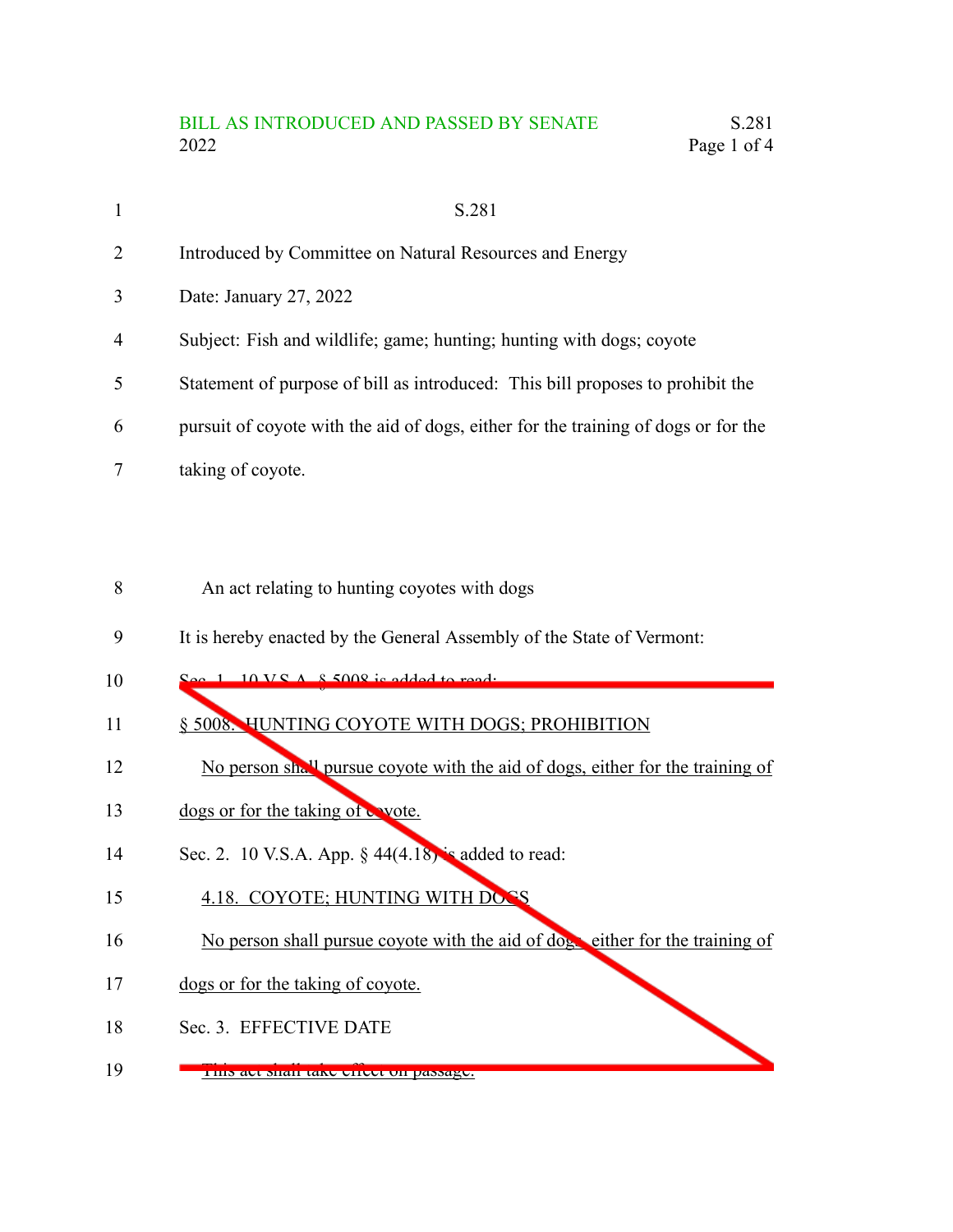*Sec. 1. 10 V.S.A. §§ 5008 and 5009 are added to read:*

*§ 5008. HUNTING COYOTE WITH AID OF DOGS; PERMIT*

*(a) No person shall pursue coyote with the aid of dogs, either for training or taking purposes, without a permit issued by the Commissioner.*

*(1) The Commissioner may deny any permit at the Commissioner's discretion. The Commissioner shall not issue more than 100 permits annually.*

*(2) The number of permits that the Commissioner issues to nonresidents in any given year shall not exceed 10 percent of the number of permits issued to residents in the preceding year. The Commissioner shall establish a process and standards for determining which nonresidents are to receive a permit, including who will receive a permit if there are more nonresident applicants than nonresident permits.*

*(3) A nonresident may train dogs to pursue coyote only while the training season is in effect in the nonresident's home state and subject to the requirements of this part and rules adopted under this part.*

*(b)(1) The Commissioner shall issue permits under this section to a resident for a fee of \$50.00.*

*(2) The application fee for a nonresident permit issued under this section shall be \$10.00, and the fee for a nonresident permit issued under this section shall be \$200.00 for a successful applicant.*

*§ 5009. PURSUING COYOTE WITH AID OF DOGS; LANDOWNER PERMISSION*

*(a) A person shall not release a dog onto land posted in accordance with section 5201 of this title for the purpose of pursuing coyote with the aid of dogs unless the dog owner or handler of the hunting dog has obtained a courtesy permission card from the landowner or landowner's agent allowing the pursuit of coyote with the aid of dogs on the land.*

*(b) A person shall not release onto land a dog for the purpose of pursuing coyote with the aid of dogs if in the previous 365 days a dog had been previously found on the land, and the dog owner, a handler of the dog, or a person participating in the hunt has been personally informed by law enforcement that hunting dogs are not permitted on the property.*

*(c)(1) For a first offense, a person who violates this section shall have committed a minor fish and wildlife violation and shall be assessed a five-point violation under subdivision 4502(b)(1) of this title.*

*(2) For a second or subsequent violation of this section, a person shall be assessed a 10-point violation under subdivision 4502(b)(2) of this title and*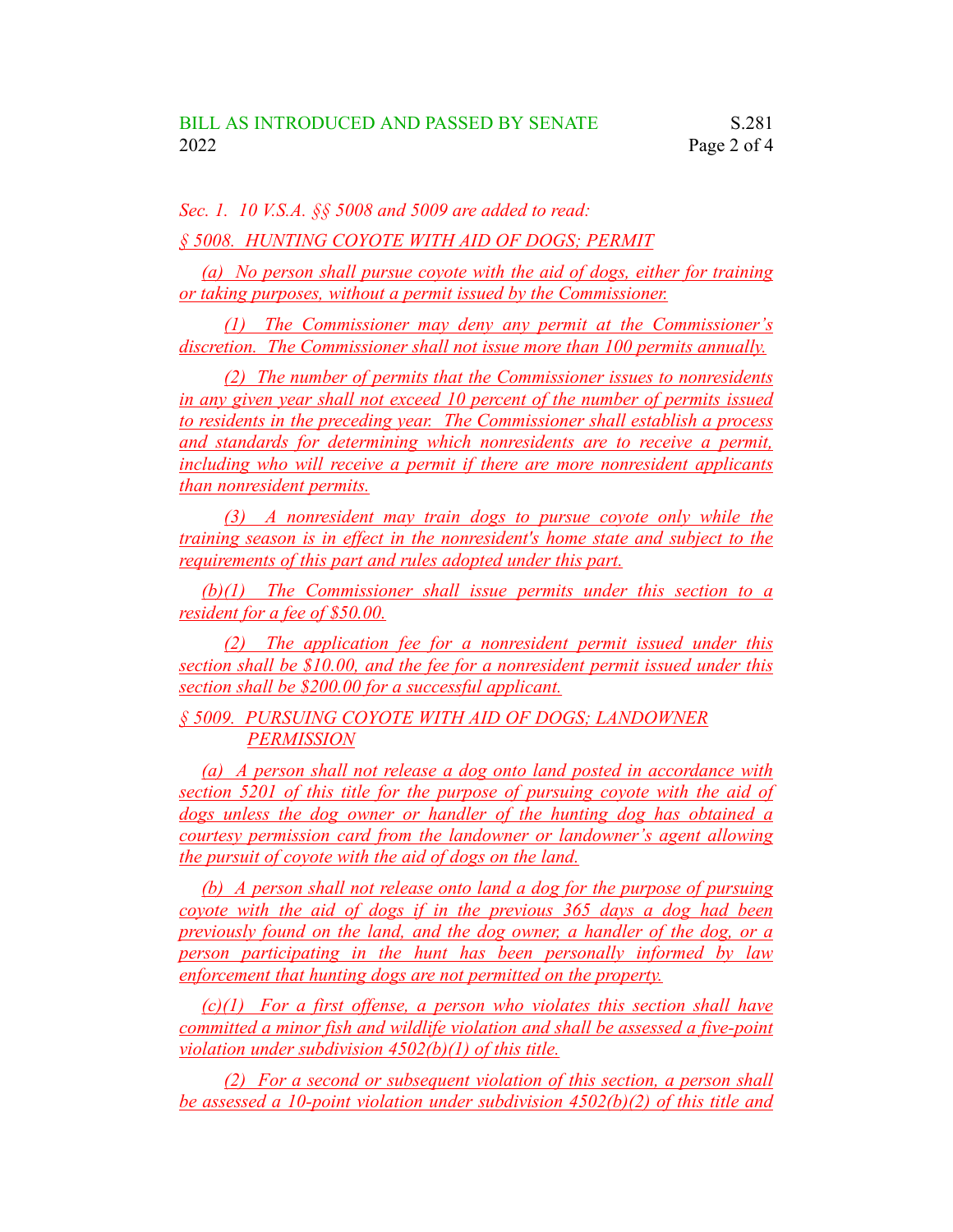*shall be fined under section 4515 of this title.*

*Sec. 2. MORATORIUM ON HUNTING COYOTE WITH AID OF DOGS*

*(a) A person shall not pursue coyote with the aid of dogs, either for the training of dogs or for the taking of coyote, except that a person may pursue coyote with the aid of dogs in defense of a person or property if the person pursuing coyote with the aid of dogs:*

*(1) is the landowner; or*

*(2) has obtained a courtesy permission card from the landowner or landowner's agent allowing the release of a dog onto the land for the purpose of pursuing coyote with the aid of dogs.*

*(b) This section shall be repealed on the effective date of the Fish and Wildlife Board rules required by Sec. 3 of this act.*

*Sec. 3. FISH AND WILDLIFE BOARD RULES; PURSUING COYOTE WITH THE AID OF DOGS*

*(a) The General Assembly through the rules required under this section intends to reduce conflicts between landowners and persons pursuing coyote with the aid of dogs by reducing the frequency that dogs or persons pursuing coyote enter onto land that is posted against hunting or land where pursuit of coyote with dogs is not authorized. In addition, the General Assembly intends that the rules required under this section support the humane taking of coyote, the management of the population in concert with sound ecological principles, and the development of reasonable and effective means of control.*

*(b) The Fish and Wildlife Board shall adopt a rule regarding the pursuit of coyote with the aid of dogs, either for the training of dogs or for the taking of coyote. The rule shall include at least the following provisions:*

*(1) a limit on the number of dogs that may be used to pursue coyote;*

*(2) a prohibition on the substitution of any new dog for another dog during pursuit of a coyote;*

*(3) the legal method of taking coyote pursued with the aid of dogs, such as rifle, muzzle loader, crossbow, or bow and arrow;*

*(4) a definition of control to minimize the likelihood that dogs pursuing coyote enter onto land that is posted against hunting or onto land where pursuit of coyote with dogs is not authorized;*

*(5) provisions to encourage persons pursuing coyote with the aid of dogs to seek landowner permission before entering or releasing dogs onto land that is not posted in accordance with 10 V.S.A. § 5201; and*